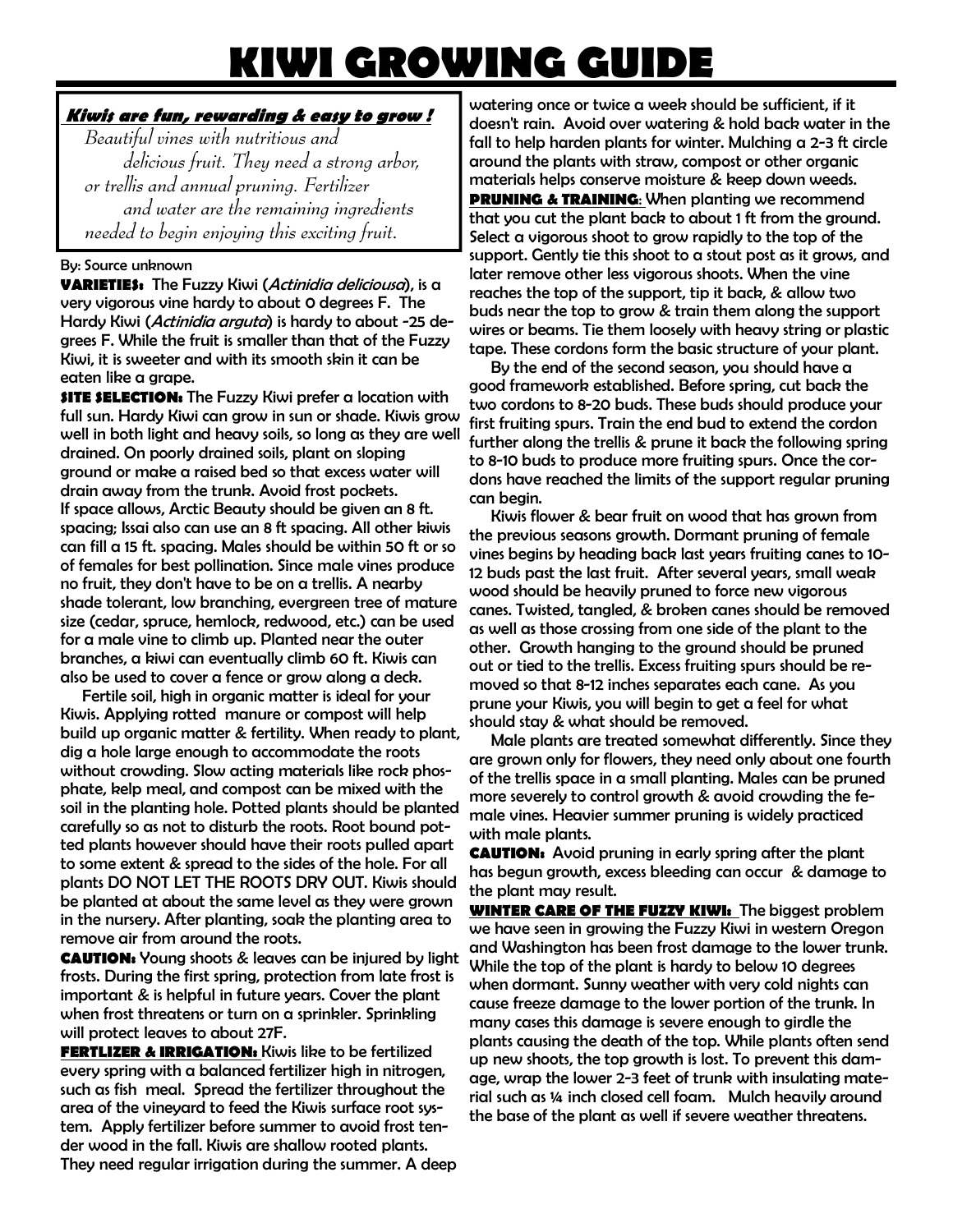

NOTE: YOUR PLANTS MAY GROW MORE RAPIDLY OR MORE SLOWLY THAN INDICATED HERE.

**1st Season** 





A Head back side shoots to force top growth.



B. Head top growth when dormant to force cordons.

C. Head back cordons to 8-12 buds each to push fruiting cans.



- D. Train new growth on end of cordon along wire to extend cordon.
- E. Growth of first fruiting cane.

Source un-



**3rd Winter** 



updated 10/04

F. Head back canes to 8-12 unfruited buds for next years fruiting canes.

G. Head these NEW canes on extended cordon in winter for truit next year.